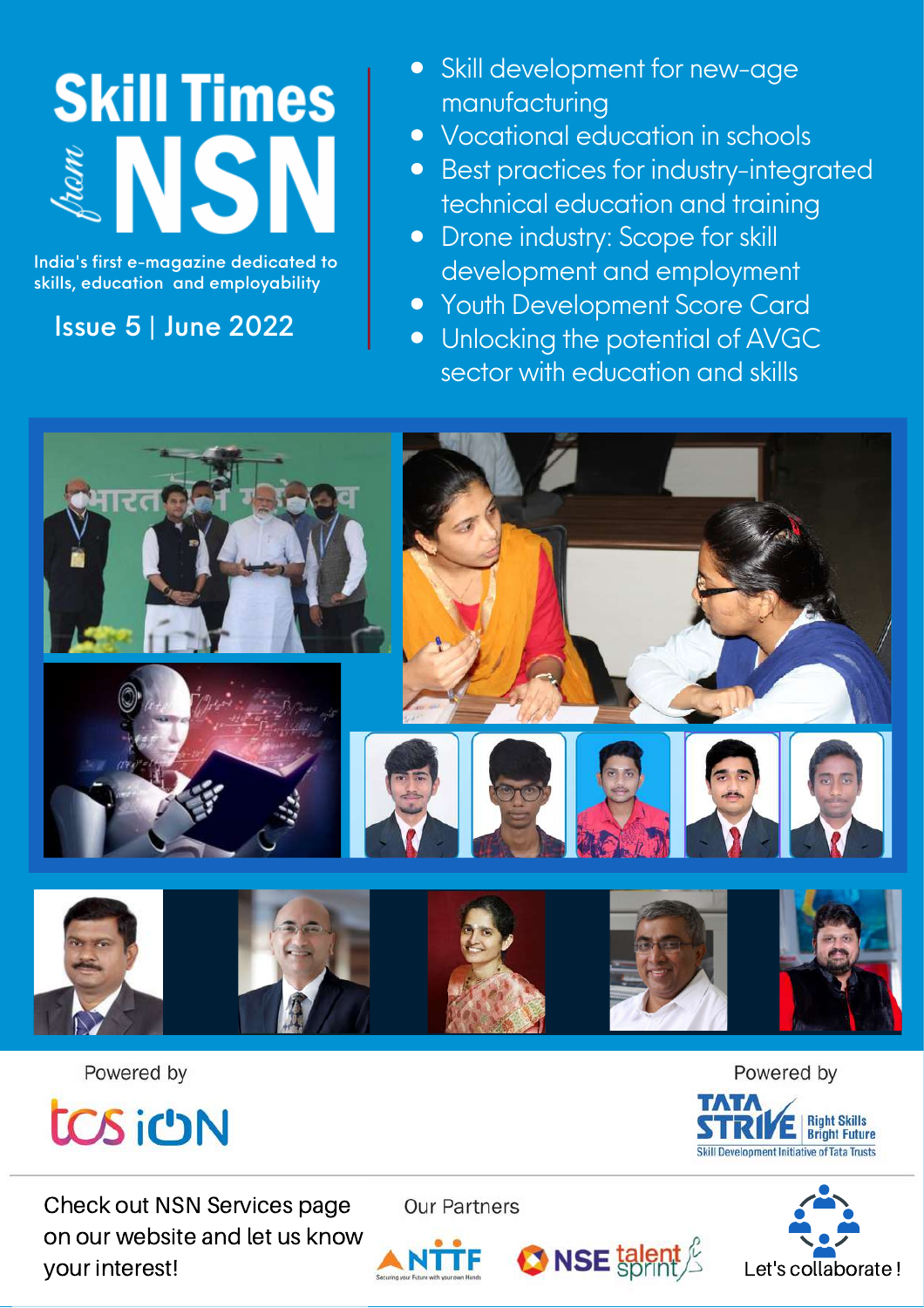# Editorial

## *Dr. Madhuri Dubey*

Vocational Education is definitely high on agenda! Recently, I was invited to deliver two webinars on sensitising school teachers and trainers about vocational education and skilling. Overwhelmed at the teacher's enthusiastic participation, I used different activities to make them come up with innovative solutions and many teachers were simply outstanding! Similarly, in the workshops we conduct, I'm glad to see the participants sharing their views on strengthening vocational education and coming up with action points in each session.



I wish to share few learnings from these recent sessions: 1. There's no dearth of willingness to experiment and learn among many teachers and trainers 2. The institutions are exploring ways to include vocational subjects at the school level 3. What we lack is a mechanism to make teachers feel proud of being in the vocational space and recognize them wholeheartedly and reward and pay them handsomely! They are the pillars on which any edifice of educational reform rests and the time to act is now!

# Thought leadership

# Why skill development is crucial to new-age manufacturing

## Madhuri Dubey

Manufacturing is one of the crucial industry sectors in India. The potential for employment in this sector is immense with new-age, digital technologies disrupting the industry. Training the candidates in the evolving technologies has become mandatory to cater to the requirements of skilled workforce in this sector.

To know more about the emerging technology trends and the scope for skill development in the new-age manufacturing sector, we conversed with Mr. Ranjan Choudhury, Head-Partnerships, Vocational Education, TCS [iON.](https://learning.tcsionhub.in/hub/ve/)

## Q: How are the new-age technologies being adopted in the manufacturing sector and what are the skill requirements to cope with the technology trends in the sector?

A: The government policies are looking at promoting the manufacturing sector and MSMEs are the backbone in terms of manufacturing in India. Over the years, the MSME sector has evolved with many emerging trends.

To keep up with the trend, the MSME sector is also adopting new-age technologies for more efficient production methods and the new generation is looking at changing the entire way of working for the MSME sector. However, technology adoption has brought a greater challenge in building a skilled workforce who can manage the new-age technologies and the production methods which come along with Industry 4.0.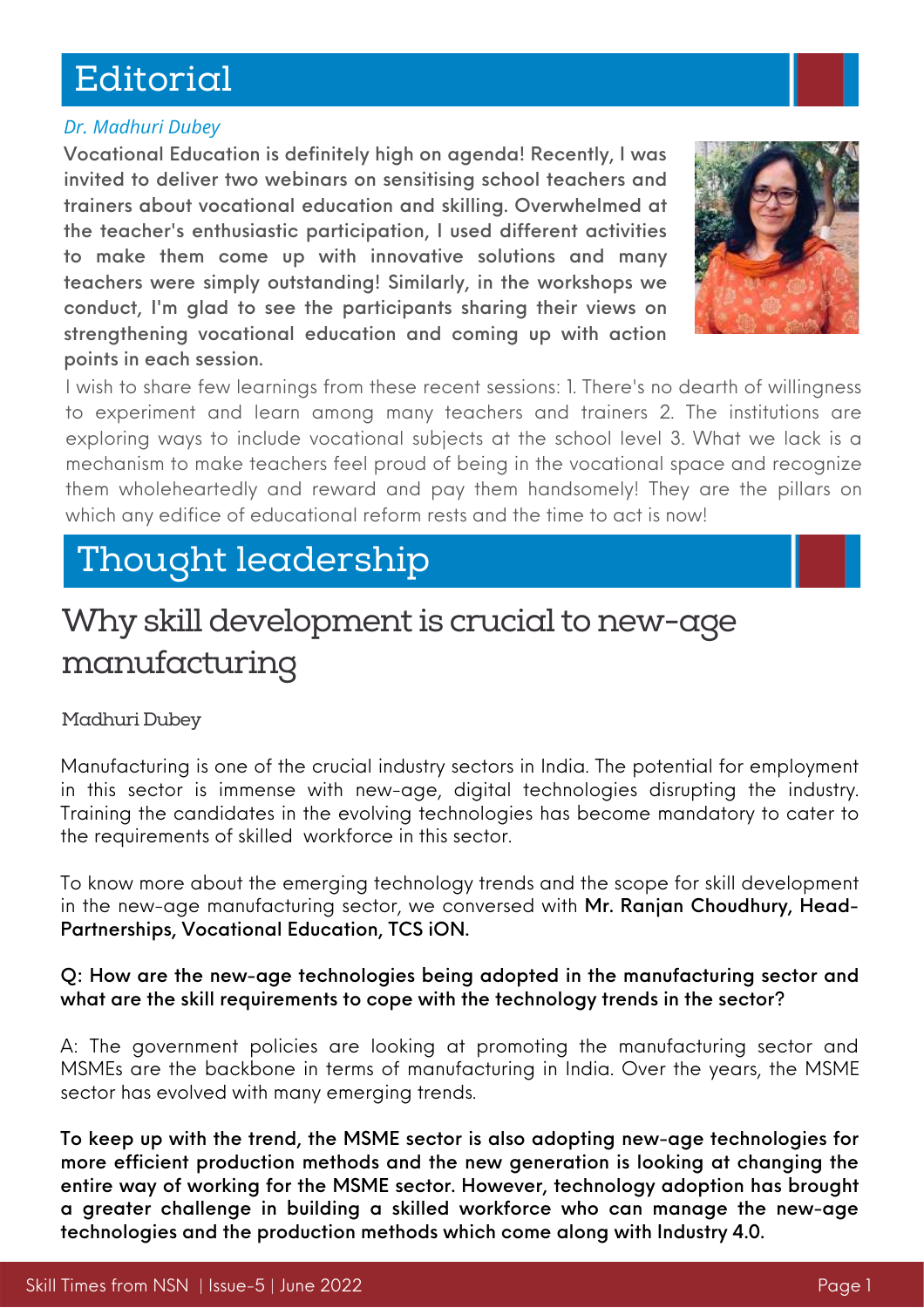## Q: How the training institutions should update their curriculum to align it better with the evolving technologies?

A: India has a more structured and widespread network for the training of manpower. And many training centres including ITIs and DGTs have been gradually aligning their course curriculum to the industry requirements. While the change has already started, we still need to be more involved in creating awareness about the programme to create a pool of skilled workforce for the manufacturing and MSME sectors.

## Q: How does WorldSkills perceive the manufacturing industry?

A: Apart from the WorldSkills competitions, WorldSkills as an institution have 60 trades and a lot of them are from the manufacturing sector. The job roles that they have in the manufacturing sector are not narrow compared to India. And the focus of WorldSkills is more on multi-skilling as a multi-skilled workforce is the need of the hour! Secondly, all the WorldSkills competitions are based on WorldSkills standards. All the job roles are based on a global standard, the technical description that looks at the knowledge of a candidate to perform the job role with the required proficiency. The competencies they exhibit are measured transparently. So, the entire WorldSkills methodology is revamped with the standards, training and assessment framework that several countries have adapted and adopted within their system.

India in the last 10 years had seen success in being able to percolate the competency-based training and assessment right to the district, state and national level competitions. It is having a large cadre of trainers both from ITI and industry professionals who are helping to build a competency framework in the

Mr. Ranjan Choudhury Head- Partnerships Vocational Education [TCS](https://learning.tcsionhub.in/hub/ve/) iON



country. To keep up with the trends, WorldSkills have introduced a lot of job roles like robot system integration, renewable energy, industry 4.0 based job roles etc., so there is a learning and if we do it in a much more structured manner, there is a chance to create the workforce aligned to global norms.

## Q. What is your opinion on offering courses in the phygital model in the manufacturing sector?

A:The manufacturing sector has already shifted to phygital learning which further accelerated during the COVID-19 pandemic. Training in the manufacturing sector is a bigger challenge than in the services sector. The key challenge in the manufacturing sector is to identify the training infrastructure that will provide hands-on practical experience to the trainees along with the theoretical knowledge. At TCS iON, there is intense training to identify such infrastructure.

However, we believe that the blended model will allow quality training even for the manufacturing sector to be available across the country.

## Q. How the future of skill development in manufacturing can be perceived in the phygital mode?

A: ITIs and polytechnic institutions will continue to evolve as there are multiple methods for training. However, at TCS iON, we have partners like NTTF through which we introduced almost 15 courses in the skill sets that are in demand. To supplement their existing courses,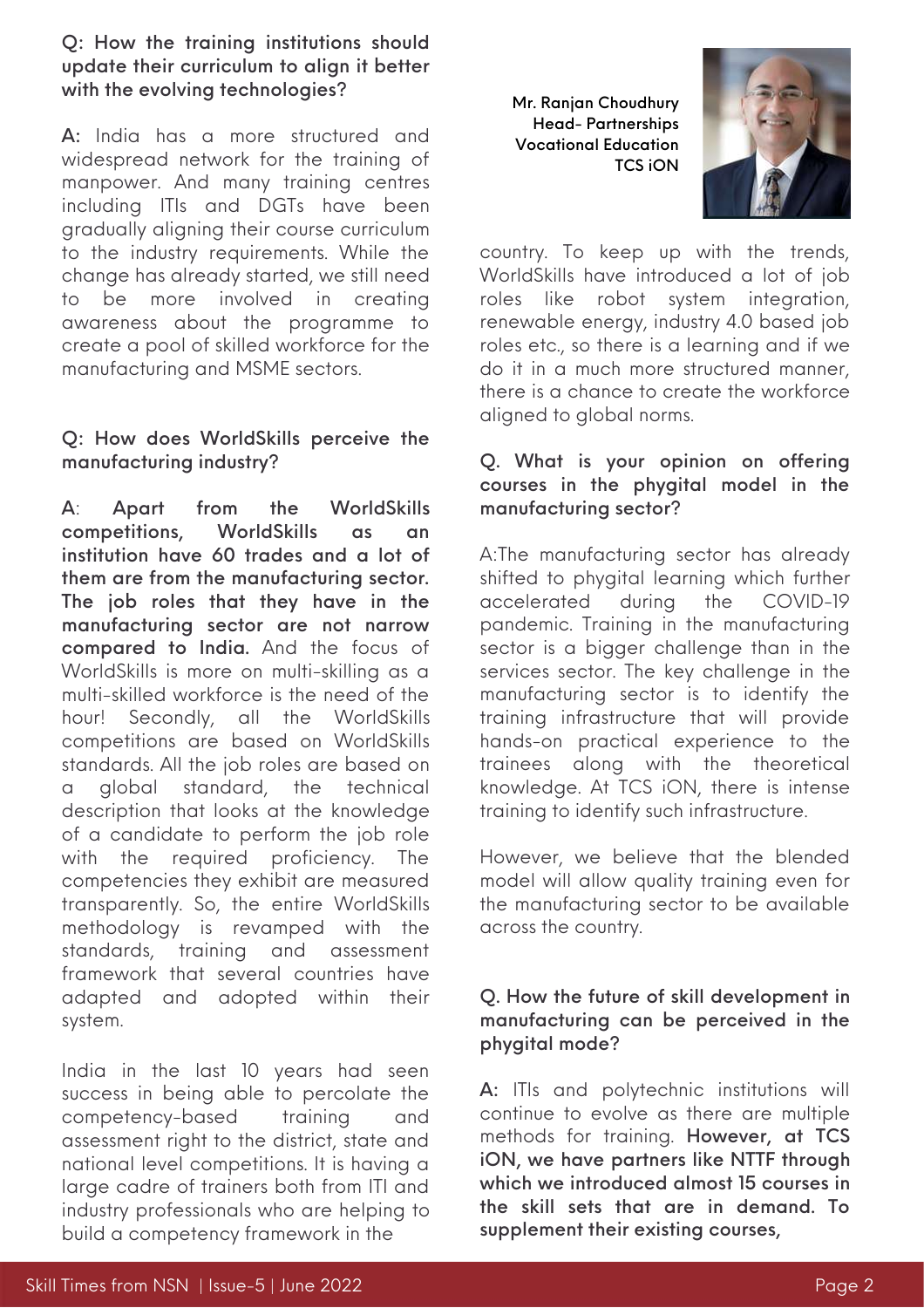several private ITIs and polytechnic institutions and skill development institutions have also expressed their interest in delivering these courses, which are aligned with the government's choicebased credit system. This will also allow students to take their learning in a modular fashion with multiple entry-exit systems.

Q: Is there anything else you wish to share with regard to skill development in manufacturing?

A: When job roles are considered beyond simply blue-collar, people's perceptions of vocational courses will progressively shift.

So, there is a need to produce more role models who are successful by pursuing such new-age professions and progressing both academically and professionally to make the opportunities evident to other aspiring students.

The collaboration of many players in the skilling ecosystem, such as industry, academia, and entities like TCS iON, which is bringing a digital aspect to skilling and also assisting in the assessment, will change the entire landscape.



## Why vocational education from the school level is crucial to skill India

#### *Pranathi Kolikapudi*

Vocational education is an integral part of the skilling ecosystem in India. And providing vocational education to students from the school level will pave the way to a skilled India making it the next skill capital of the world.

Despite the fact that there are numerous universities and institutions that train people in skill development, we still need to incorporate them at the school level. Vocational education should be introduced to children from the start of their education so that they are trained and industry-ready when it comes time to look for work.

Dr. Bhavani Rao R Director [AMMACHI](https://ammachilabs.org/) Labs Amrita University



Amrita University is a forerunner in providing vocational education in our country. Dr. Bhavani Rao R, Director, [AMMACHI](https://ammachilabs.org/) Labs, Amrita University has long advocated for introducing schoollevel vocational education to strengthen India's skilling ecosystem.

To know more about the importance of vocational education and the ways to incorporate them from the school level, we conversed with Dr Bhavani Rao R who shared her experience, insights and thoughts. Here are some of the highlights from our conversation in her own words.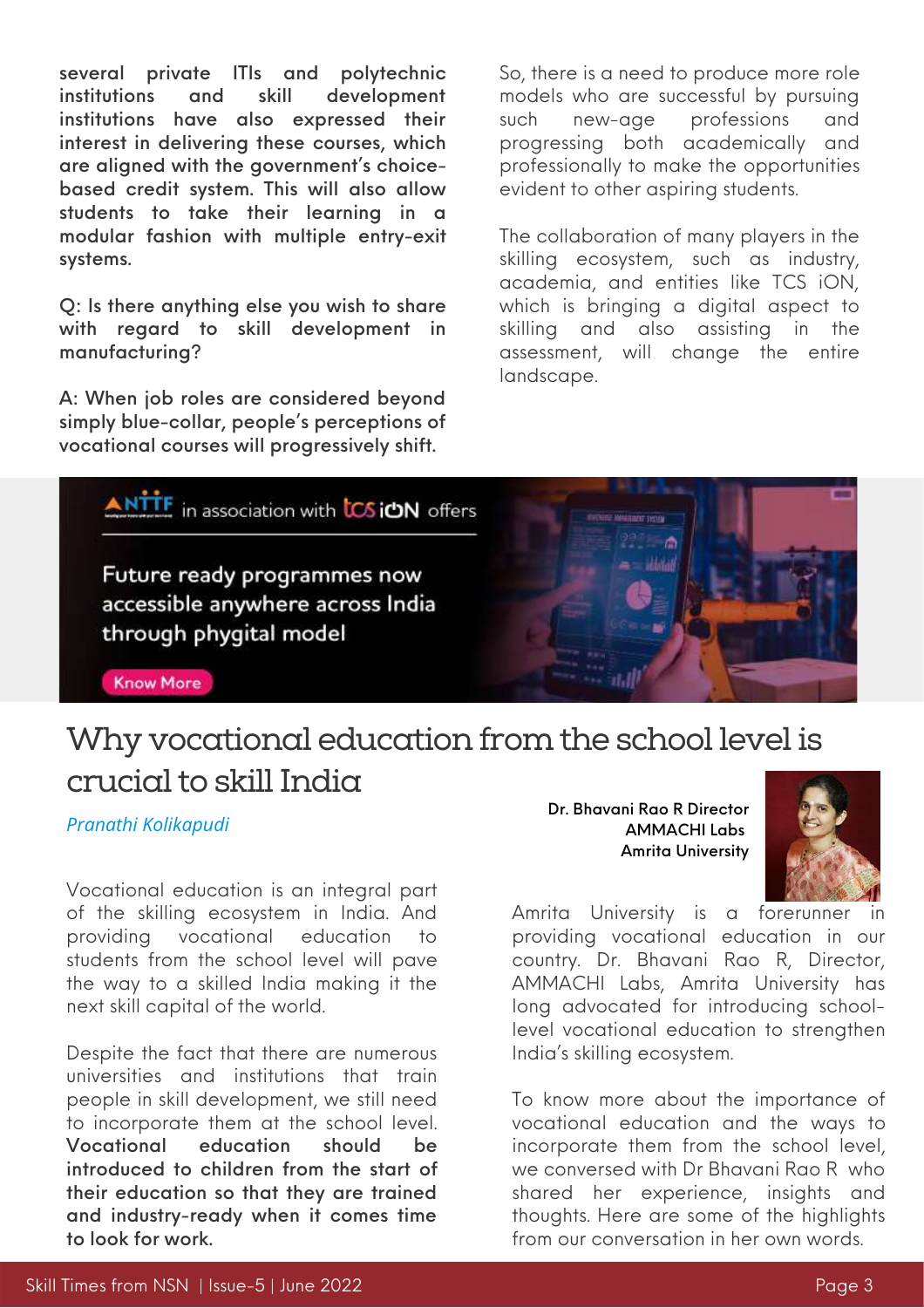## Evolution of the skilling ecosystem in India

"Setting up the Ministry of Skill Development was a phenomenal initiative taken by the government. The new NEP has been pushing things in the right direction giving India an opportunity to see the skilling ecosystem in a new light. As the logo of Amrita university says, there are two kinds of education- education for living and education for life. And our entire education system, whether it is vocational or regular, delivers education for living and not for life. They lack in delivering necessary life skills such as problemsolving, cognitive skills, teamwork and communication among others., hence we are losing out on such critical skills.

Along with the life skills, the importance of gaining practical knowledge and handson training should be delivered promptly. Hands-on practical training and learning experience will make the students employable and industry-ready.

Vocational education should be streamlined through Qualification Packs (QPs) and National Occupational Standards (NOS). Also, the adoption of technology to further enhance the skilling and vocational space in India should be given utmost importance. Recently, even the budget allocation gave importance to the adoption of technology to enhance vocational education with VRs, online simulators, virtual labs etc."

## Skill development initiatives by Amrita **University**

"After the 2004 tsunami attack, many fishing folks lost their livelihood and it was difficult for them to get back to the sea as the factors have changed. Then, we started a rehabilitation centre to train women from the fishermen's families in non-traditional trades like plumbing, and carpentry. And our skill development initiatives led to gainful employment for the family. From this basis, we started focusing more

on offering vocational skills to women from rural and underprivileged areas.

We also started training women from red light areas to reskill them. National Mission on Education through Information and Communication Technology (NMEICT) helped us in covering the entire gamut of education in scaling up the quality of vocational education.

- ICTs created content to train women 1. from brothels in non-traditional trades using technology.
- 2.Train atypical population especially women in plumbing. If the content is easy, they can pick up these trades.

If you want to learn a skill, you need to leverage technology to stimulate physical skills. We have designed our courses from the school level from sixth and seventh grade. Skill e-labs are being designed for school education along with the ministry of education."

All the courses from Amrita university are available on the eSkill India portal and most of them are free of cost.

All of Amrita University's courses focus on the three broader aspects of education which are,

- 1.Satyam you have to base your knowledge on hardcore facts like technical facts
- 2.Shivam learn for the benefit of society to uplift the harmony in nature
- Sundaram brings an aesthetic 3. quality to it

## And the way forward…

"Vocational education should be introduced to students from the school level to help them understand their interests and career preferences better. Immersive learning as part of the vocationalization of children's education would help them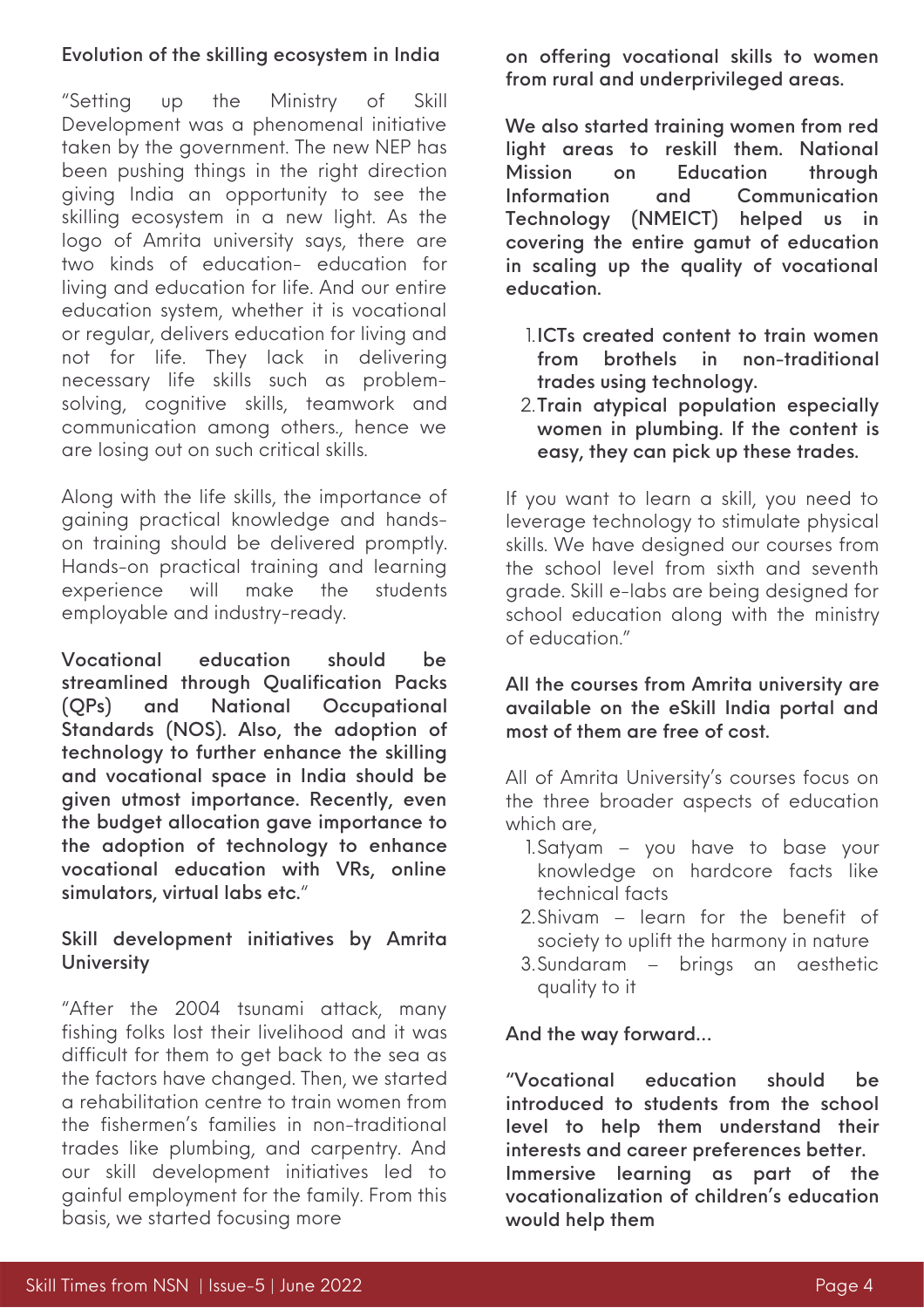gain exposure to practical and handson skills. It will also help them develop the necessary life skills which they lack otherwise. Most of the subjects can be taught through these skills.



If we can reform our education system to vocationalize it beginning in early childhood, the quality of education and skills in children will be much improved. Also, all the parents should encourage their students to learn any kind of a vocational trade in the early stage of their lives. India was a country that had amazing skills and there is no reason why we, as a country, should not be there again!

## Youth Development Score Card: Empowering India's youth through coaching

*Sahitya Karra*

Why should coaching be confined to corporate boardrooms? Typically, coaching conversations are aimed at helping the leadership team members to unlock and realize their potential. How about extending the benefits of coaching to the students you are preparing to face the world of work? Wouldn't it empower the youth in meeting their aspirations? How do we bring Coaching from Boardroom to Classroom? Prompted by these questions, Tata STRIVE has developed Youth Development Score Card (YSDC) – a tool that smartly blends digital technology with the human element.

"I used to feel my family background is my weakness. But through coaching sessions at Tata STRIVE I realized that my family background is not my weakness but my strength", says Amolraj, Tata STRIVE Alumnus.

This is not just his story alone but of thousands of other students who come to pursue skill development courses. Generally, most of these youth are from socially and economically challenging backgrounds and are either college dropouts or graduates who are not

employable. And hence, they come with lower self-esteem, self-confidence and self-efficacy.

Often distressed with receiving advice from everyone, these youth are in want of a channel to become self-aware and work towards improving their confidence. And, there aren't many opportunities for them to get coached or seek guidance for the problems they face on a daily basis.

Tata STRIVE's coaching tool – Youth Development Score Card (YSDC)

"Using YDSC I learned how to set shortterm goals and action plans, which I use even at my workplace", expresses Amolraj, enthusiastically.

With a holistic approach, the YDSC selfassessment tool focuses on four dimensions of youth development:

Behavioural 1. 2. Emotional Cognitive 3. 4. Social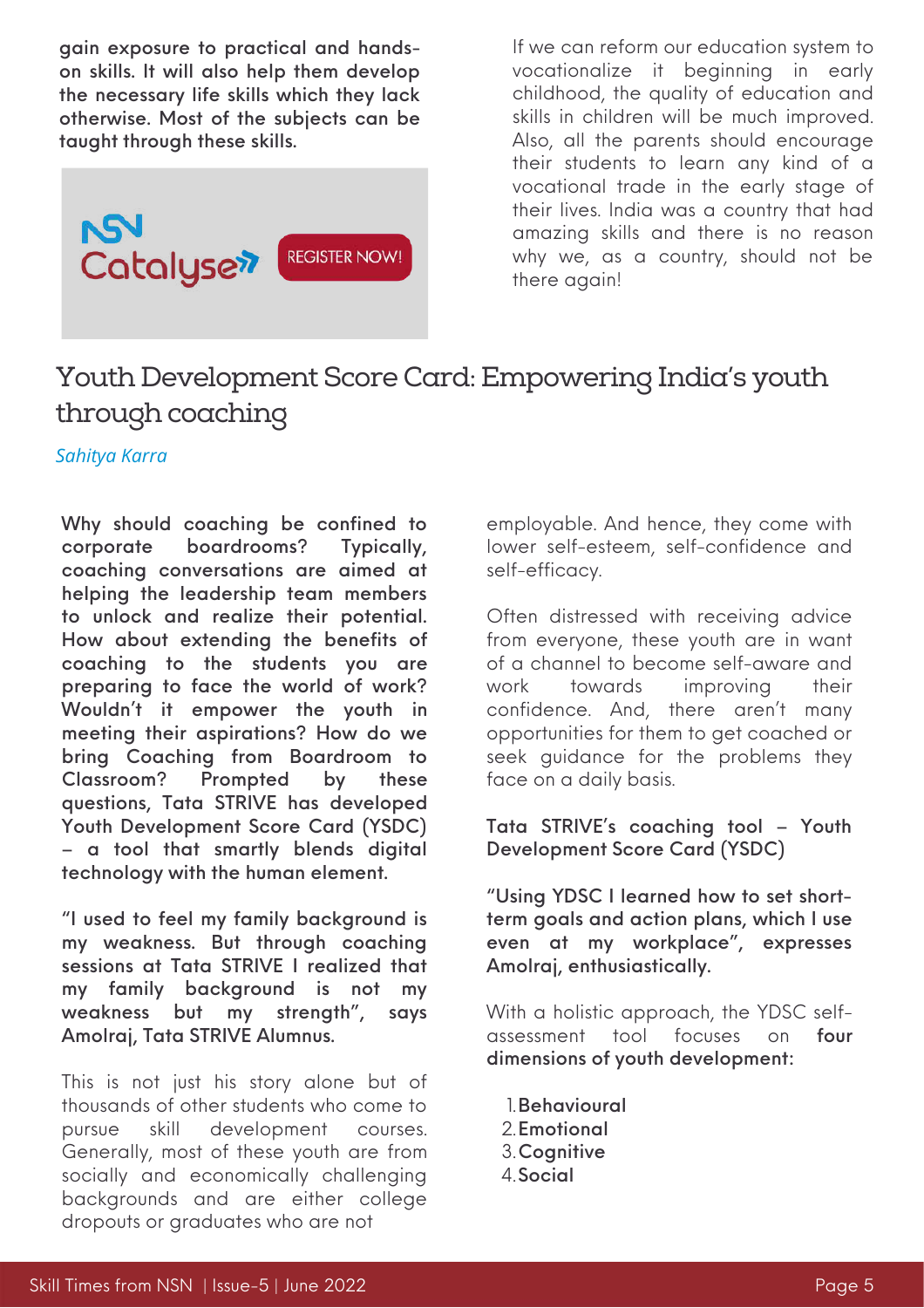The tool/ app displays 10 statements under each of the four dimensions and the student is required to rate their current score and the score they aspire to achieve. The scorecard helps the students identify their aspirations and problems, set goals, create a plan of action, and monitor progress. It has an action plan template and an option to select a SMART goal.

- "I get adequate sleep (7-9 hours) every night and feel energized when I wake up" – Behavioural
- "I get angry/irritated/upset easily even over things of less importance" – Emotional
- "I find enough time to complete all important activities" – Cognitive
- "I ask questions when I need clarifications" – Social

The above-mentioned points are some of the top goals selected by students at Tata STRIVE through the YDSC tool.

- A unique blend of technology and coaching conversations
- Coaching sessions are organized once every 10 days

"Youth at Tata STRIVE experience a coaching session with their coach once every 10 days where through powerful questioning technique a student is nudged to think and come up with their own solutions, ideas and opinions for their challenges/aspirations. Weekly periodic coaching sessions gradually builds habits and makes them feel more confident and develop critical thinking", says Ms. Bijitha Joyce, Principal Lead – Ecosystem Strengthening, Talent Development and Alumni Experience at Tata STRIVE.

#### Trainers – The Human element!



Key highlights of Tata STRIVE's Youth Development Score Card (YDSC)

- Pioneering coaching in skill development and vocational ecosystem
- First-of-its-kind mobile app to track employability skills
- Real-time tracking available for youth
- Data analysis and insights for the future

Trainers at Tata STRIVE are trained to deal with students and understand their problem areas to make the whole coaching experience an effective one. They conduct one-to-one sessions every 10 days with each student using the selfassessment coaching tool YDSC.

"The training provided by Tata STRIVE to be a coach has positively impacted my life both personally and professionally.

How trainers at Tata STRIVE contribute to the coaching conversations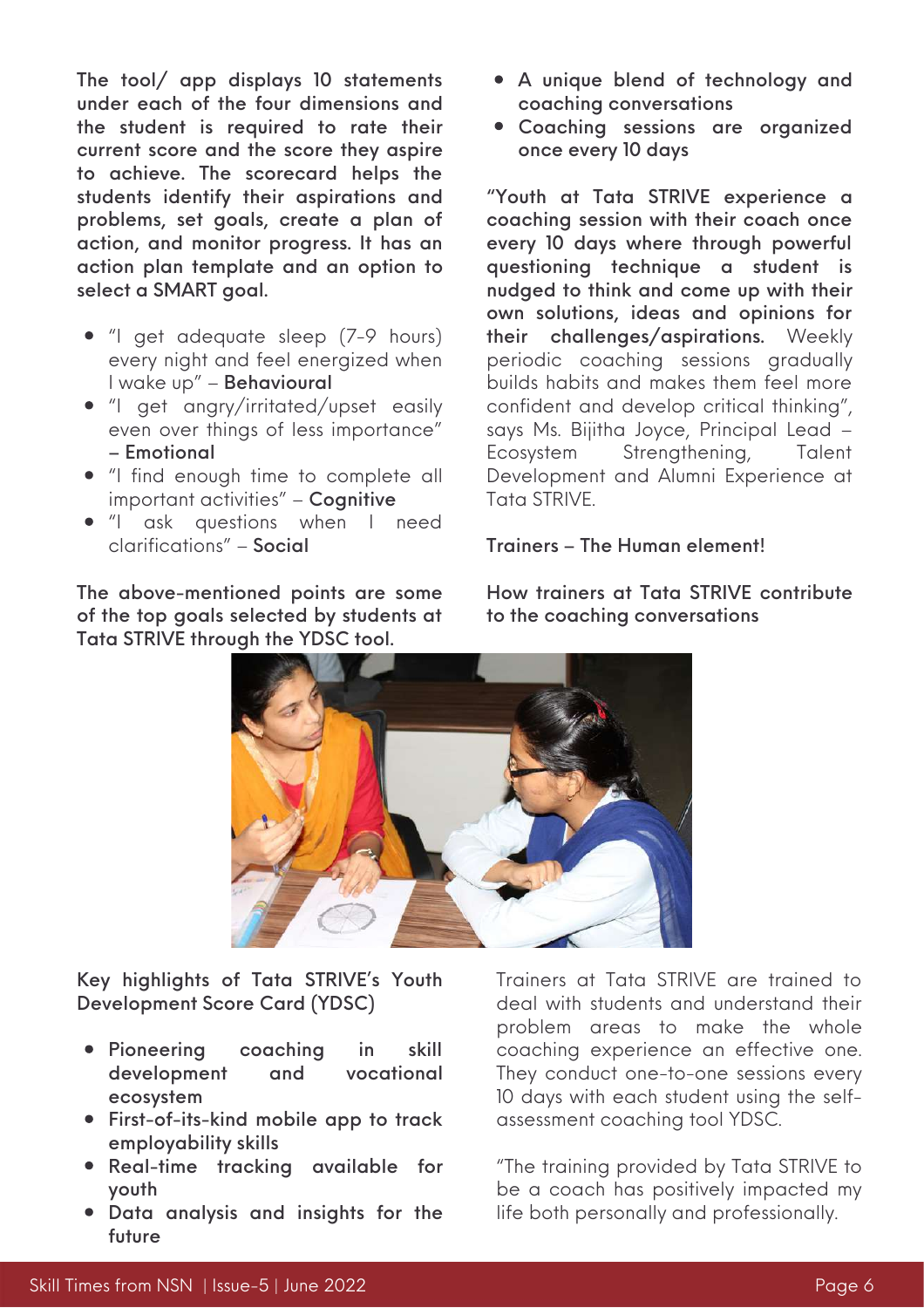It changed my perspective and approach to problems and issues and taught me how to deal with people", notes Dr. Pooja Sankhe, Primary School Teacher, Maharashtra.

In each one-to-one session, the trainer helps the student identify a **SMART** goal and guides them in achieving it efficiently. Through coaching, trainers do not give away direct solutions to students' problems. Instead, they ask probing questions, give feedback and enable them to set SMART goals that are sustainable.

This makes the student responsible and accountable for achieving their goals.

Together with the YDSC tool and expert facilitation, Tata STRIVE aims to improve students' self-esteem, self-efficacy and self-confidence. This individualised mapping of the student's goals and aspirations and regular practice through coaching sessions help a student stay on the job. It aids a student to unlock their full potential both personally and professionally.

## Learn more about Tata STRIVE'S initi[a](https://www.nationalskillsnetwork.in/tata-strive/)tives in Skill [Development!](https://www.nationalskillsnetwork.in/tata-strive/)



## Is AI a good career choice? Here's why AI skills should be on the top of your list in 2022

## *Pratyusha Tripathy*

## With inputs from the team at TalentSprint

The year 2022 will be the year of Artificial Intelligence (AI), as it becomes an integral part of our daily lives! According to McKinsey Analytics, India is already the leader in AI adoption among emerging economies. With the increased adoption of AI, the demand for skilled AI professionals is also increasing making 2022 the perfect year to include AI skills on your list.

According to a Harvard Business Review research, Bengaluru is placed fifth among the top five cities in the world in artificial intelligence (HBR). Among other Indian cities, New Delhi is in 18th place, Hyderabad is in 19th, and Mumbai is in 27th place.

For the academic year 2021-22, the AICTE has already authorized around 13,500 seats in AI and ML.

Apart from the government, major EdTech platforms are offering programmes on AI and Emerging [Technologies](https://iithyderabad.talentsprint.com/aiet/?utm_source=NSN&utm_medium=Article&utm_campaign=CareerinAI) to help you build the right skills and expertise in the field.

## Top 3 reasons why AI skills should be on the top of your learning list in 2022

For the past five years, AI has been causing a stir around the world. When it comes to the future of work, AI is at the center of the ongoing tech revolution.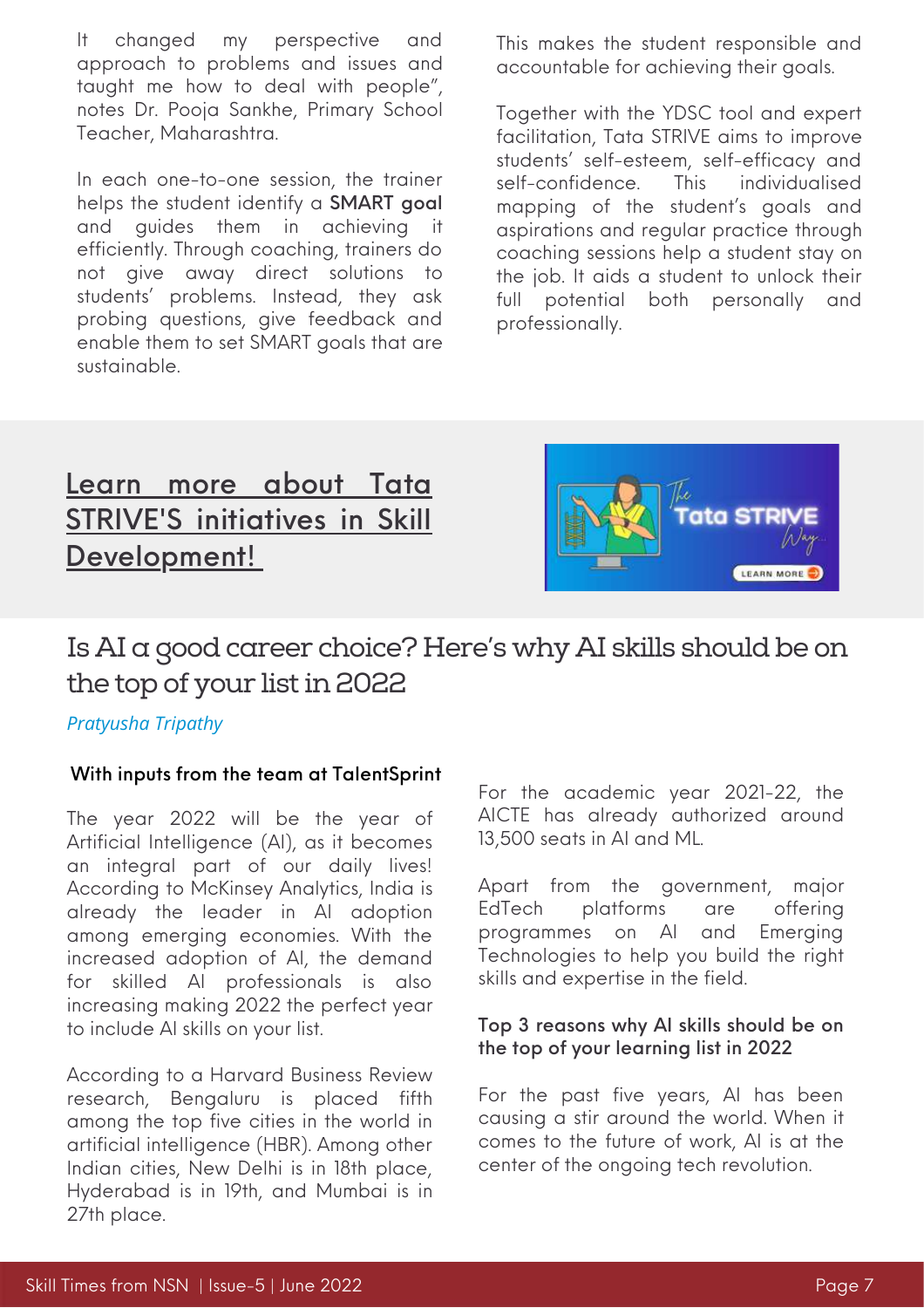Here are the top 3 reasons why you should learn AI skills,

- The demand is sky-rocketing- There are so many job prospects in AI that the demand for qualified people is outpacing the supply. Every major corporation now has an AI division or vertical for which qualified AI professionals are required. Along with service-based firms such as TCS, Infosys, and Accenture, prominent companies such as Google, Facebook, Uber, Microsoft, and Tesla are ramping up their hiring. So, if you have the right skills, then your employment is guaranteed.
- Job roles spread across industries-Artificial Intelligence is revolutionizing a variety of industries, including manufacturing, agriculture, healthcare, retail, banking, financial services, public utilities, and national defense and security. As a result, AIrelated job roles can be found in a variety of industries. You will be able to choose your ideal industry to establish your career after learning the necessary skills.

and you will earn more money and other benefits than your peers. As you advance in your career, your experience will make you a valued addition to your employer. And of course, you can't deny job satisfaction.,

## Looking to build a career in AI? How should you decide which course is the best for you?

Now that you're aware of the potential benefits of a job in AI, the next step is to develop the necessary skills by enrolling in AI-related courses. What should be the deciding element for you to choose a course when there are so many possibilities available both online and offline? How do you pick the best course for your skill needs?

But before that, let's first look at the skills that you should be learning to build a lucrative career in AI,

- Programming languages- Python, R, Java, C++
- Math for Al
- **•** Signal processing techniques
- Neural network architectures



- AI is not just a job but a bright career- Learning AI will not only help you get a job, but it will also help you build a stable and growing career. Your future will be safe if you have the necessary skills and competence,
- [Communication](https://www.nationalskillsnetwork.in/communication-skills-for-crisis-management-amid-covid-19/)
- **Teamwork**
- **•** Creativity
- Critical thinking
- **•** Emotional intelligence
- Decision making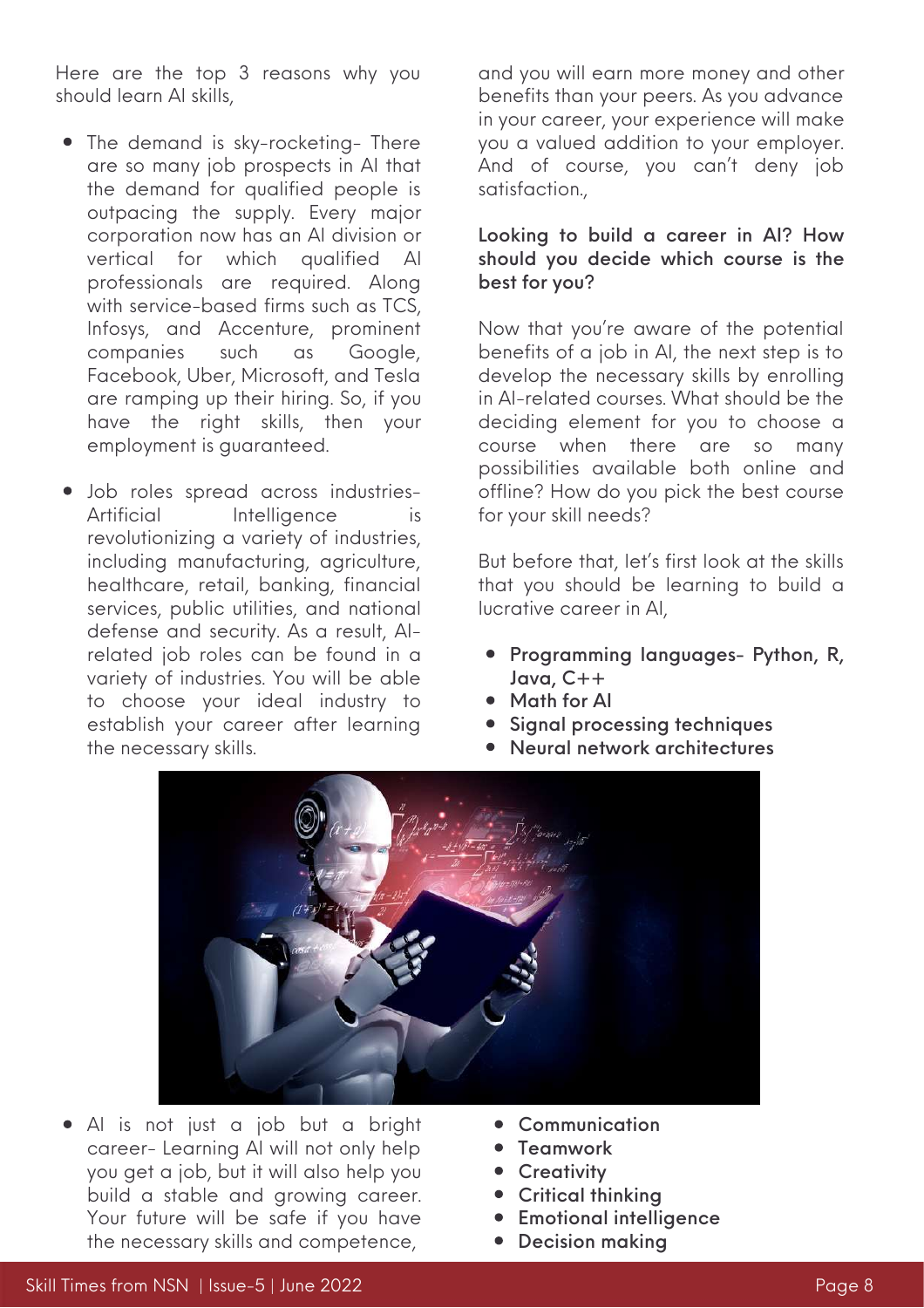Here's what should you look for before enrolling in an AI course,

- First, you must ensure that the course is covering all the necessary skills mentioned above.
- **•** It should build an in-depth understanding of the latest AI and Emerging Tech concepts along with their real-world applications.
- The programme should be delivered by subject matter experts (SMEs)
- You should also ensure that the course is providing you with the much-required hands-on practical training through assignments and projects.
- Last but not the least, to ensure that the course is effective, you must check that it is being offered by an authentic EdTech platform or institution.

After careful consideration, you can choose the course that is best for you and begin your journey toward a successful career in the field of Artificial Intelligence. AI skills are the skills of the century, and if you want to be a part of the future workforce, you can't afford to ignore them.



[programmes](https://www.nationalskillsnetwork.in/talentsprint/)

Get connected and contribute to the evolving ecosystem in skill development Subscribe to NSN's YouTube channel - <https://www.youtube.com/c/NationalSkillsNetworkNSN> Subscribe to NSN's e-magazine - <https://www.subscribepage.com/e0g5h6>





Your ultimate guide to launch a career in technology



Data Analyst - Intern, HSBC Senior Associate, AT&T



Dipayan Karmakar



**Pratyusha Tripathy** Partner coordination, NSN



**Rithwick Mosalikanti** Sr. Manager, TalentSprint

In collaboration with TalentSprint, Team NSN organized a webinar titled ["Competency2Career"](https://youtu.be/xLKbQUv2pBs) to discuss the scope of Artificial Intelligence and Emerging Technologies in 2022 and beyond.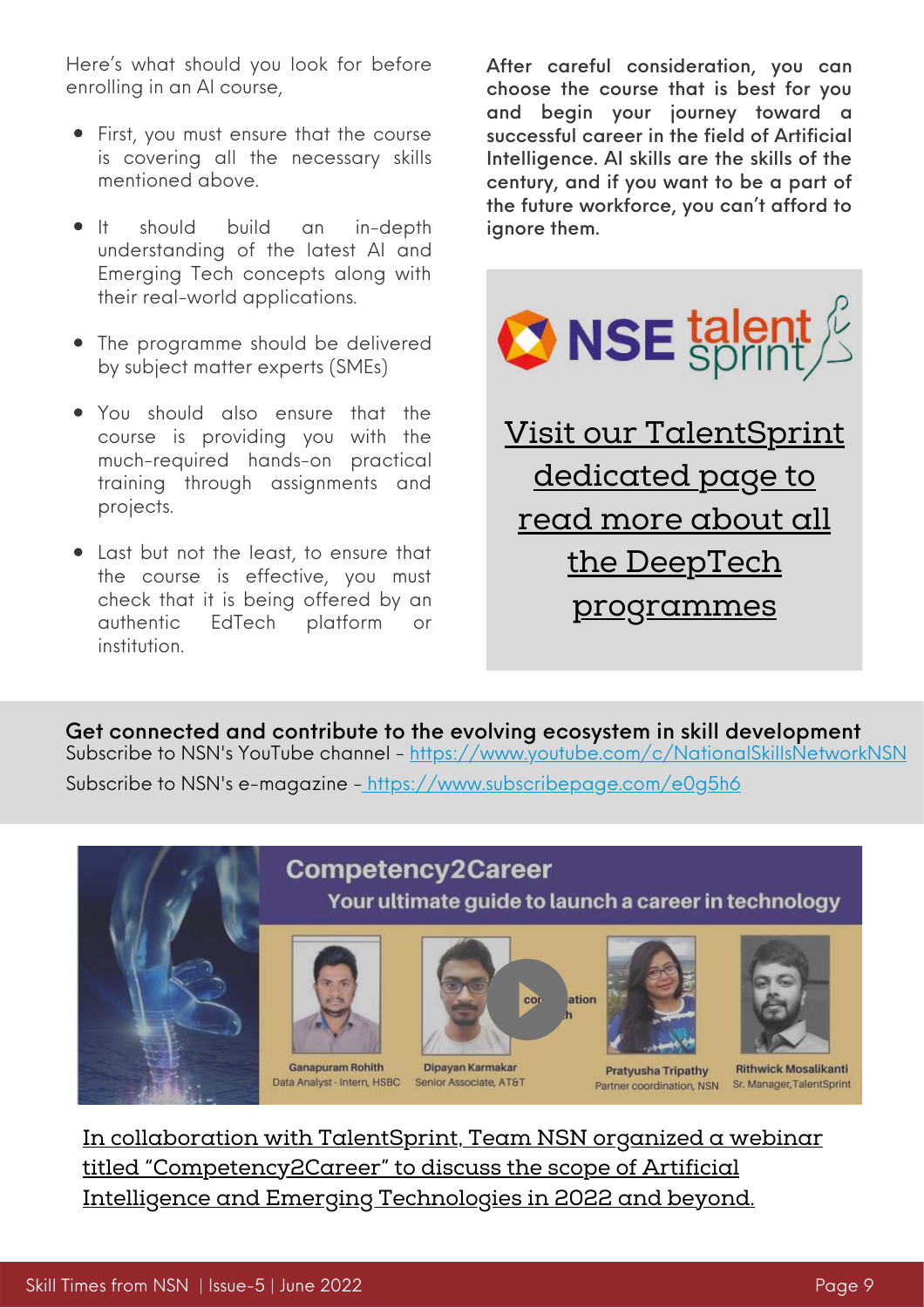## Top 3 best practices for industry-integrated technical education and training

*This article is based on a presentation made by Mr. Anand. B, Vice President, NTTF at the recently held ILO event, "Apprenticeship in India: Country Strategy – Innovation Bootcamp".*



This article is based on a presentation made by Mr. Anand. B, Vice President, NTTF at the recently held ILO event, "Apprenticeship in India: Country Strategy – Innovation Bootcamp".

Let's start by asking ourselves a few questions. What is the goal of technical education and training; is it empowering students with technical skills and placing them in jobs? Or, does the larger goal also include the holistic development of the individuals so that they are able to perform on the job and at the same time realize their own professional dreams.

## [Read](https://www.nationalskillsnetwork.in/top-3-best-practices-for-industry-integrated-technical-education-and-training/) more

## NTTF B.Voc with dual benefits helps students build the right skills for the future

*Pratyusha Tripathy*



www.nationalskillsnetwork.in

In collaboration with renowned [universities,](https://www.nttftrg.com/) Nettur Technical Training Foundation (NTTF), a pioneer in providing industry-relevant technical training, is now offering B.Voc in a variety of in-demand trades.

The training is industry-relevant and prepares students for future employment with a Diploma and a Degree.

[Read](https://www.nationalskillsnetwork.in/nttf-b-voc-with-dual-benefits-helps-students-build-the-right-skills-for-the-future/) more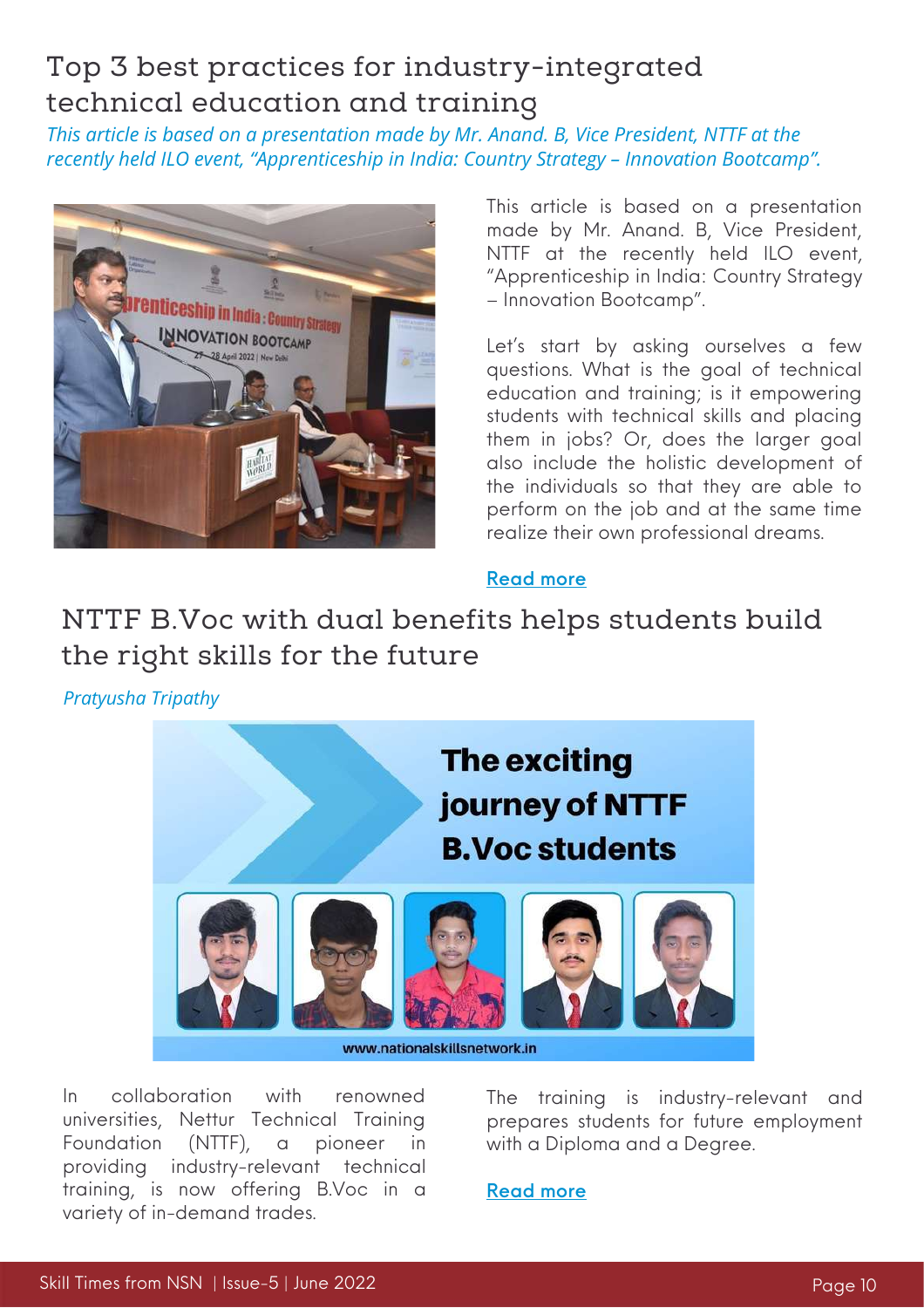# Areas in focus

## Unlocking the potential of AVGC sector with education and skills

*Pranathi Kolikapudi*

"It is high time that a career in Animation, Visual Effects, Gaming and Comics (AVGC) is considered [mainstream.](https://youtu.be/TiU-_5X5Q-s) Today, India has huge potential to provide employment opportunities to someone interested and skilled in this sector. This industry offers a wide range of career opportunities" says, Mr. Chaitanya Chinchlikar, Vice President and Business Head, Whistling Woods International.

With this year's budget announcement focusing on the need to constitute a Task Force for the promotion of AVGC sector, the sector has been the point of discussion with various stakeholders appreciating the much-needed attention.

To understand the growth potential of the AVGC sector, building domestic capacities, a wide range of career opportunities and meeting the global demand, we caught up with Mr. Chaitanya Chinchlikar, Vice President and Business Head, Whistling Woods [International.](https://www.whistlingwoods.net/)

#### Q: What is the potential and scope of the AVGC sector in India?

A: Within the AVGC space, we need to look at the media and entertainment industry under four buckets –

- Narrative arts 1.
- Communication arts 2.
- Creative arts 3.
- 4. Performing arts

## AVGC – Animation, Visual Effects, Gaming and Comics

**• Animation** – India is now doing

Mr. Chaitanya Chinchlikar VP and Business Head Whistling Woods International



outsourcing work in animation instead of only importing. Today, most of the content on the Indian screen is made by Indian animation studios which is an achievement.

- **Visual Effects India is the visual** effects factory of the world! The largest visual effects studio in the world is Indian-owned. It has enough quality talent to fulfil all four parts of visual effects pipelines. Therefore, we are equipped to serve the entire visual effects pipeline.
- Gaming India has a huge market in gaming and a significantly more game-playing population. It is now one of the largest evolving sectors in India.
- Comics Comics are coming back to their significance again. Even comic cons are having a few Indian origin comics like Amar Chitra Katha, Tinkle etc.,

#### [Read](https://www.nationalskillsnetwork.in/unlocking-the-potential-of-avgc-sector-with-education-and-skills/) More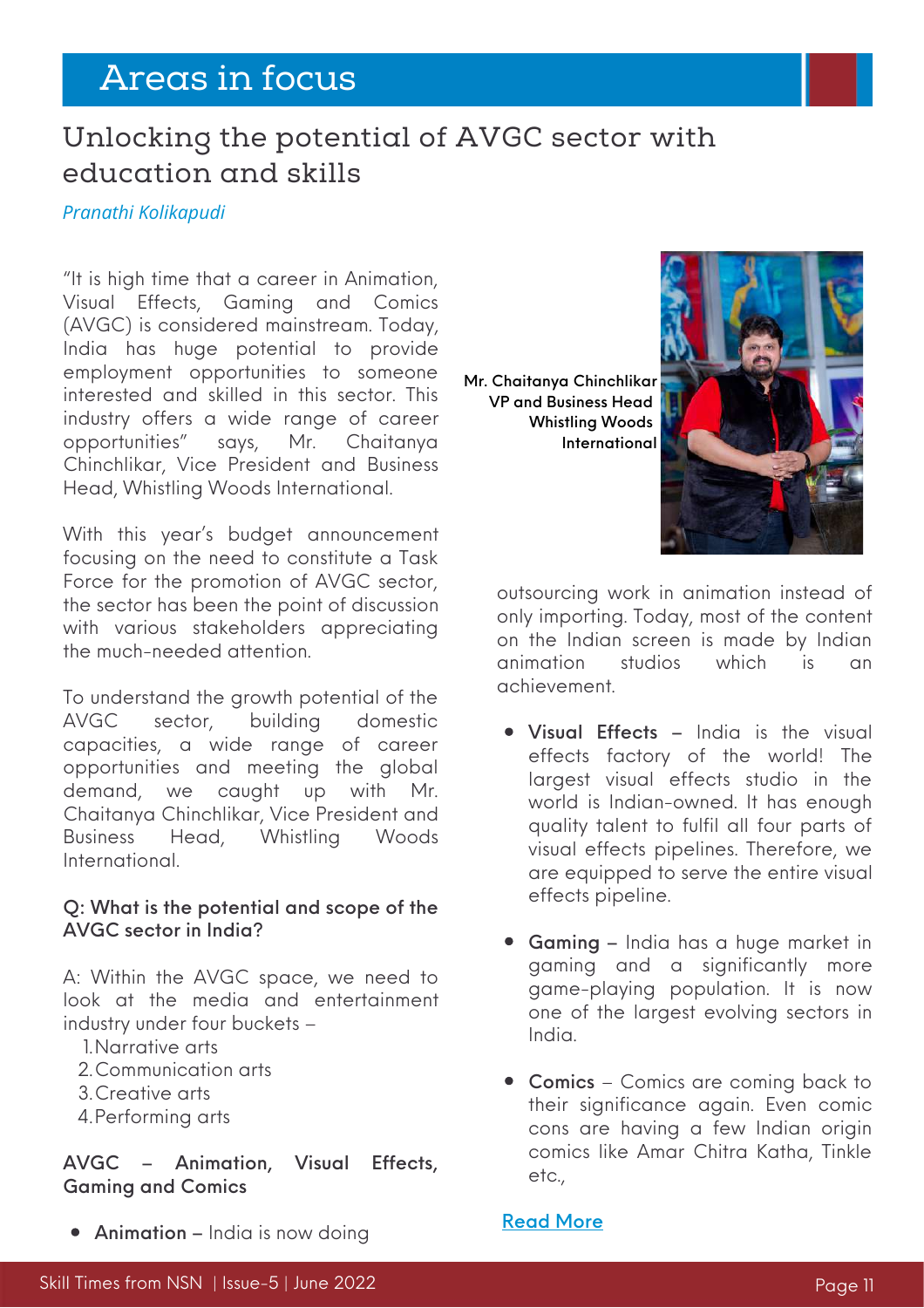## Reimagining vocationalization of school education in India

#### *Pranathi Kolikapudi*

Vocational education opens up career paths that are distinct from traditional trades streams as science, engineering or commerce. It provides the necessary life skills as well as the right skillsets for relevant employment in the industry. So, it is crucial for students to undergo vocational training right from their school level to build their expertise and enhance their employability in the future.

To know more about the importance and benefits of vocationalization of school education, we caught up with Mr Raj Gilda, Co-Founder, Lend A [Hand](https://lendahandindia.org/) India.

#### Q: Please tell us more about 'Lend A Hand India.'

A: 'Lend A Hand India' started in 2006-07 when there was no awareness about vocational education. We started with two schools and now we have come a long way. When Lend A Hand India started, there was no awareness of the importance of vocational education in India. The scenario has changed to a great extent as people have become more aware of vocational education and are accepting it more open-heartedly.

#### Q: What is your take on mainstreaming vocational education?

A: There has always been a stigma behind vocational education that it is only for rural or tribal people who cannot afford mainstream education. However, it should be a part of mainstream education for the students in urban areas as well. It can be an option for those who don't want to choose streams like medicine or engineering.



Now, only government schools are offering vocational education for grades nine and twelfth under the Samagra Shiksha Scheme on vocationalization of school education. However, vocational education shouldn't be limited to government schools and we need to bring vocational education even to private schools.

#### Q: How did you overcome the challenges of delivering vocational education in schools?

A: In our experience so far, parents are now in favour of vocational education. They are becoming aware of how significant vocational education is. The establishment and awareness creation through various schemes and initiatives is playing a crucial role in the growing acceptance of vocational education. The vernacular medium students face enrolment issues, however, now the dropout percentage is gradually decreasing.

#### [Read](https://www.nationalskillsnetwork.in/reimagining-vocationalization-of-school-education-in-india/) More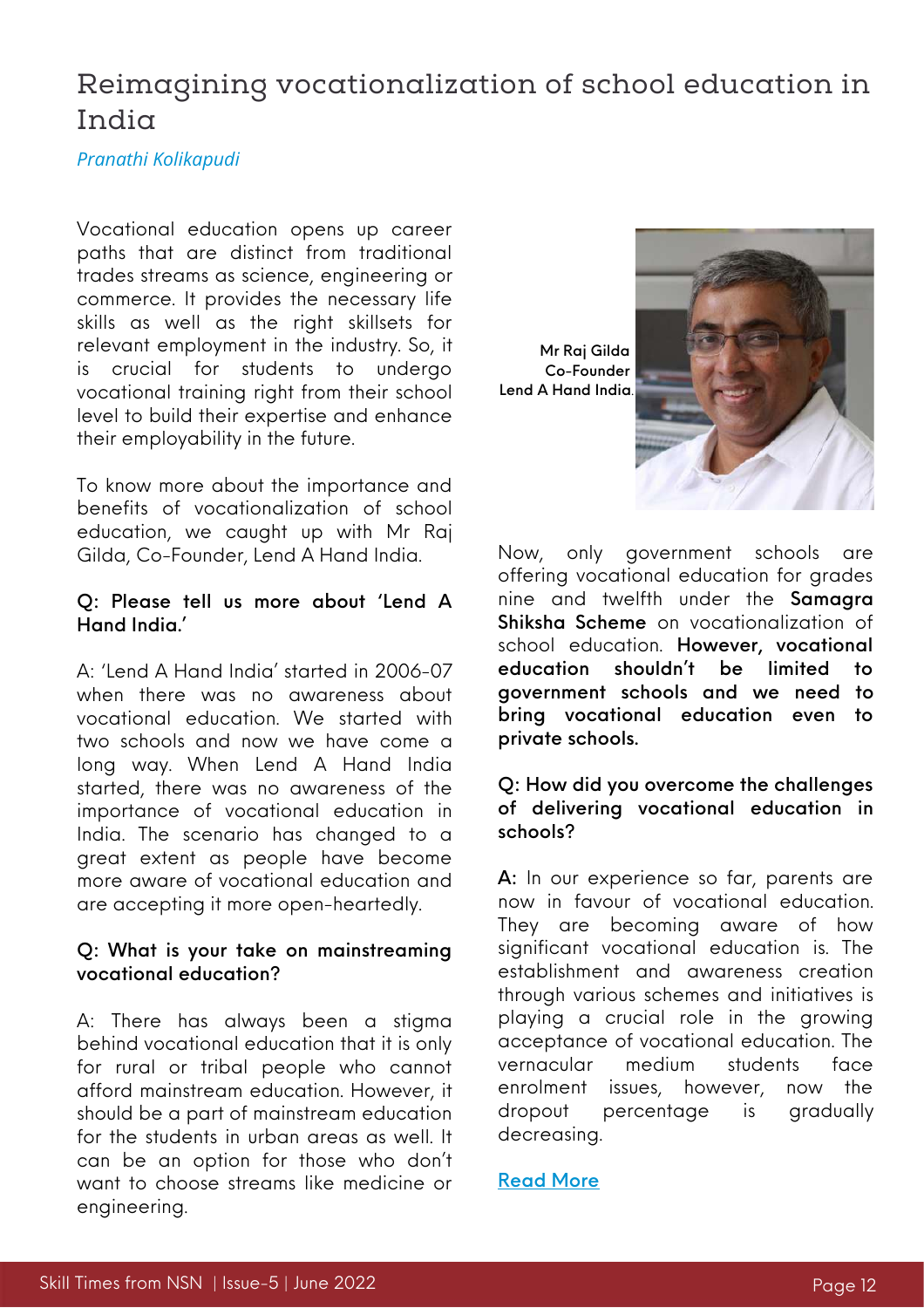## Drone industry in India: Scope for skill development and employment generation

## *Pratyusha Tripathy*

"The drone industry in India could become an emerging sector of employment generation in the country", said PM Narendra Modi while inaugurating India's biggest drone festival, Bharat Drone [Mahotsav.](https://pib.gov.in/PressReleasePage.aspx?PRID=1828683)

With the new liberalized rules helping release India's airspace for drone operations, the use of drones has significantly increased across various industries paving the way for new employment and entrepreneurship opportunities for drone enthusiasts. The scope for skill development and

As the demand is rapidly growing, the drone industry is expected to grow significantly over the next decade and will open new career avenues.

Here are the top 7 emerging job roles in the drone sector in India,

- Drone pilots
- Drone technicians
- Design engineers and assemblers
- Drone flight planners
- Pilot trainers
- Drone software engineers
- Drone data specialists



employment generation in the Indian drone industry is huge.

Now it is no longer restricted to the defence sector only and is now seen as a useful technology for **agriculture**, healthcare, tourism, media and other industries.

With so much potential for employment and entrepreneurship across industries, the drone sector has the potential to place India as a global drone hub in the future.

Drone industry in India: Top 7 emerging job roles

To give a further boost to the drone sector in India, the government is going to launch a PLI scheme to establish a drone manufacturing ecosystem in India for which investments from both the domestic and international markets were invited in the Bharat Drone Mahotsav.

## Scope for skill development

To prepare the youth for a bright future in the sun-rise industry, there's a huge push from the government in the form of various schemes and initiatives such as SWAMITVA, and Drone Shakti among others.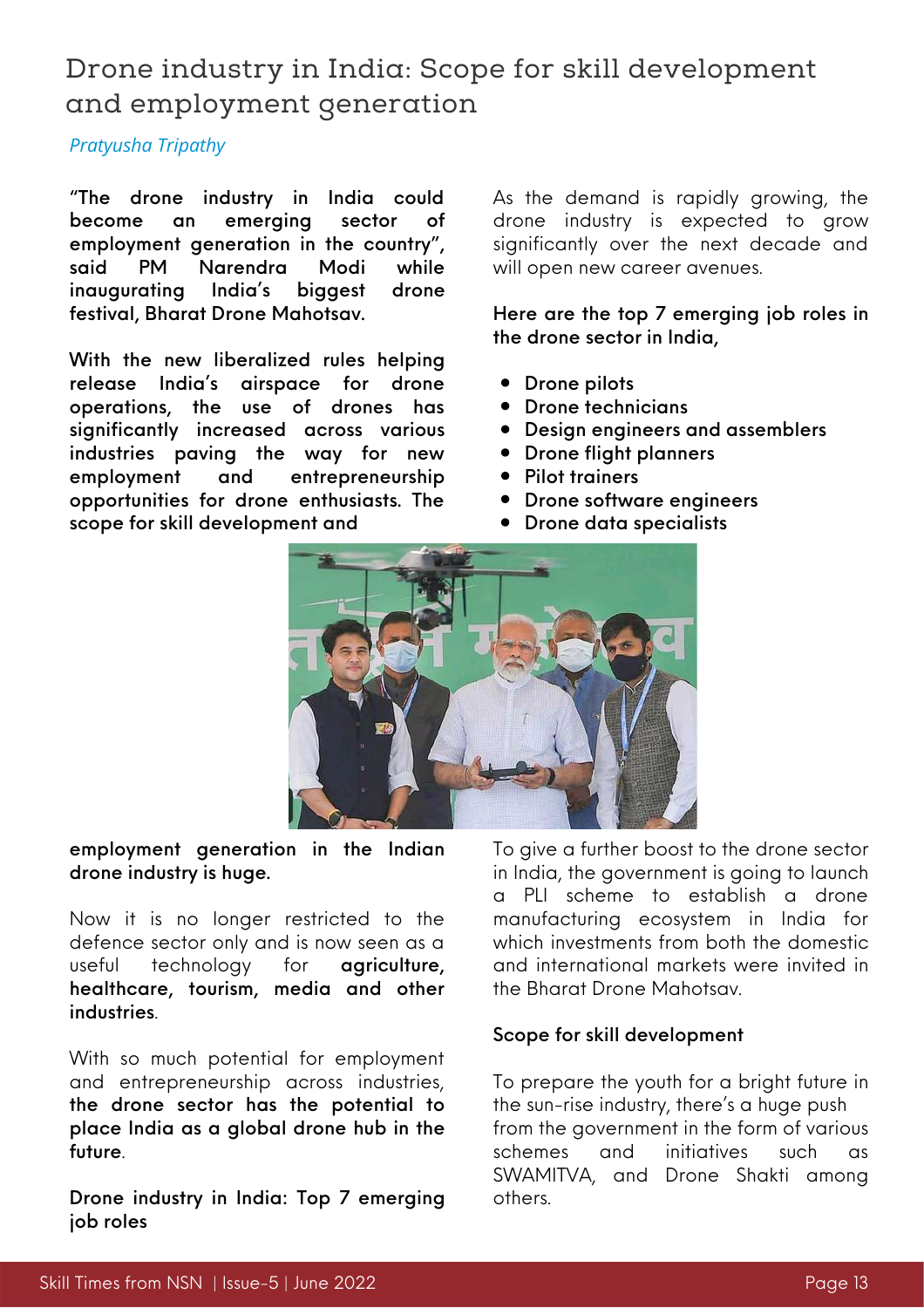

Going forward the industry will also require skilled professionals to meet the industry requirements. Many governments and non-government aviation training centres have started focusing more on drone-related training.

Even ITIs across the country are coming forward to include drone technologyrelated curricula to train and prepare their students for the industry. IG Drones, under its mission to upskill 10M youth with the latest drone technology signed an MoU with four ITIs in Odisha to help the ITIs train their students in drone-piloting, repairing and eventually, drone-making too.

Here are a few crucial skills that could be added to the list of skills for the drone industry,

- Basic coding skills
- Basic electronic skills
- Firmware programming skills
- Mechanical skills
- **•** Troubleshooting skills
- Analytical skills
- Knowledge in Robotics
- Technical skills

A person can learn the skills needed to launch a career in the drone industry by enrolling in dedicated training programmes for the drone industry.

Today, the drone industry is one of India's most thriving industries. The scope for skill development and employment generation is huge in the drone industry in India. With the numerous plans and measures from the government, the industry is sure to flourish in the future. It will be a game-changer for the entire country as it will revolutionize the way India uses technology.

## Get featured on NSN

Share your impact story in skilling, vocational education and employability



Write to us at contact@nationalskillsnetwork.com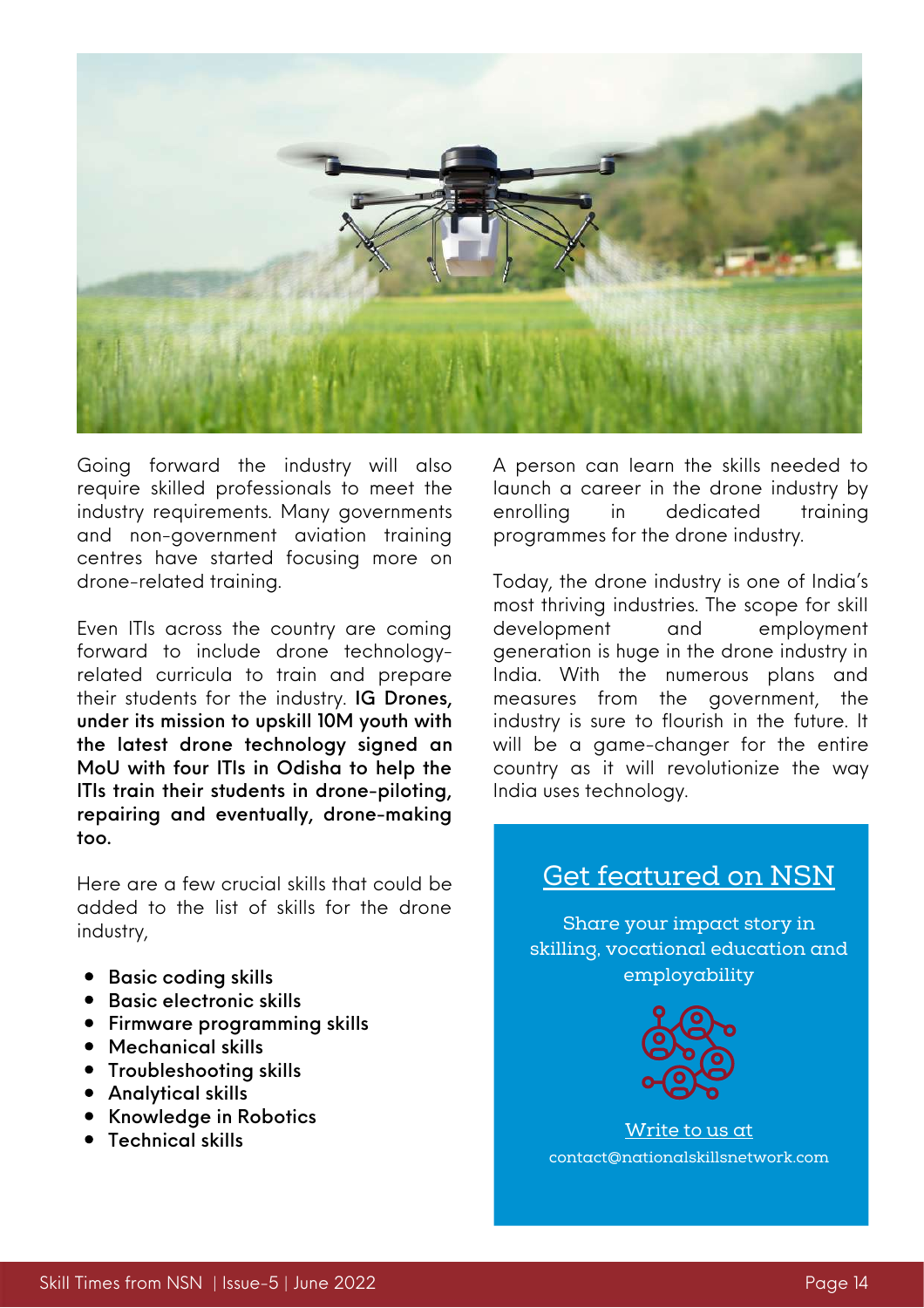## An orientation workshop on skill development and vocational education in India



Registrations are now open for the 3rd batch of the workshop - "Skill development and vocational education in India: An orientation workshop".

Date: 04 June 2022

Time: 10:00 AM to 01:00 PM

Pay and register for the workshop: [https://www.nationalskillsnetwork.in/w](https://www.nationalskillsnetwork.in/workshop/) orkshop/



**INTERNATIONALLY ACCREDITED** DIPLOMA + B.VOC PROGRAMS



## Workshop participants' views on strengthening vocational education and skill development in India

#### *Team NSN*



The fourth batch of "An orientation to skill development and vocational education in India" was a [thought-provoking](https://www.nationalskillsnetwork.in/skill-development-and-vocational-education-in-india-an-orientation-workshop/) workshop, conducted on 21st May 2022. It was attended by the professionals from organizations like Apollo MedSkills, Indian Iron and Sector Skill Council (IISSC) and others.

The participants showed keen interest while discussing various critical issues in skill development and vocational education. This session was interactive and there was a good exchange of views.

[Read](https://www.nationalskillsnetwork.in/workshop-participants-views-on-strengthening-vocational-education-and-skill-development-in-india/) More